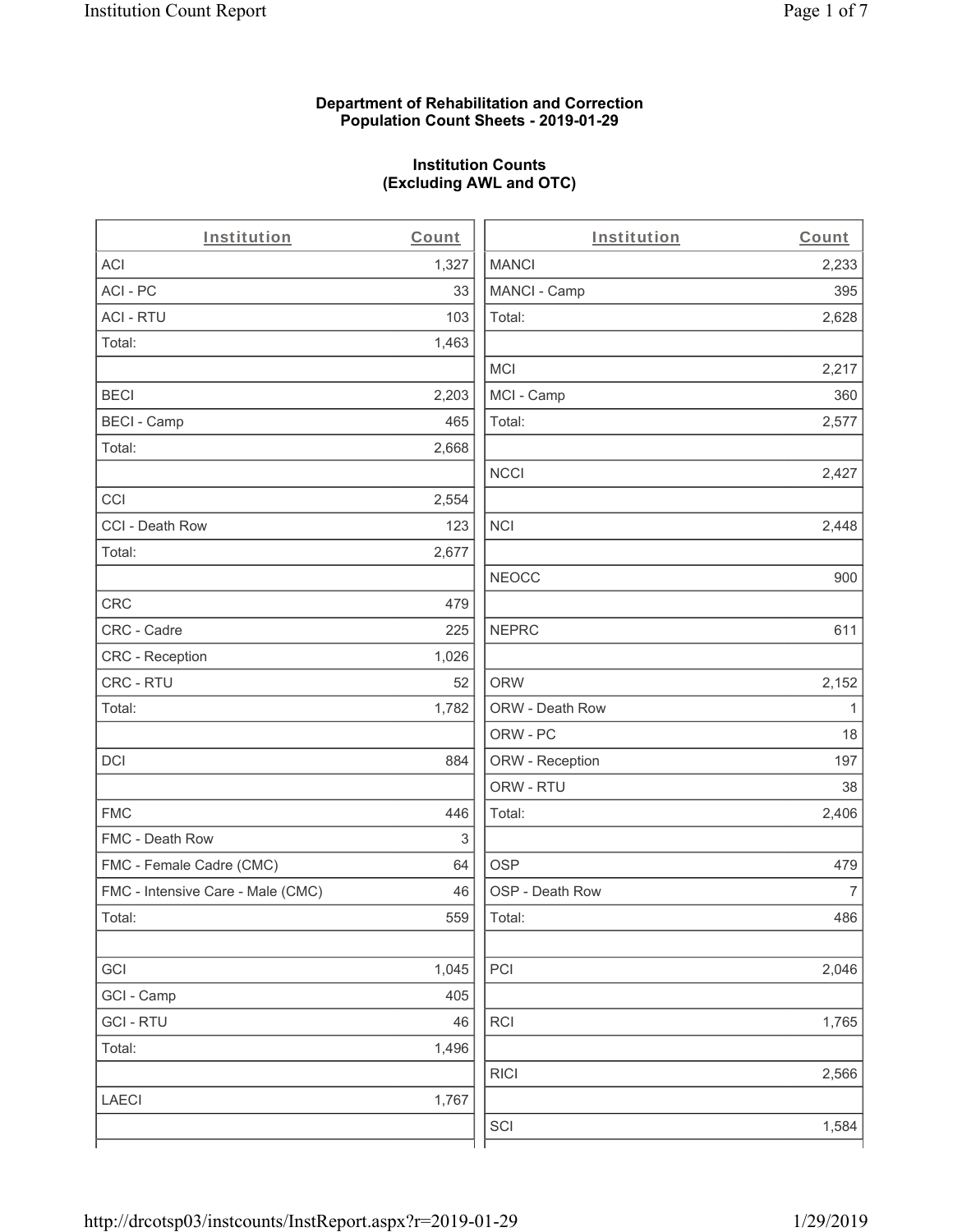|                          |       |                  | <b>Total Population:</b> | 48,817 |
|--------------------------|-------|------------------|--------------------------|--------|
|                          |       |                  |                          |        |
|                          |       | Total:           |                          | 1,344  |
|                          |       | WCI - RTU        |                          | 31     |
| Total:                   | 2,251 | <b>WCI</b>       |                          | 1,313  |
| MACI - Minimum           | 1,234 |                  |                          |        |
| <b>MACI</b>              | 1,017 | Total:           |                          | 789    |
|                          |       | <b>TOCI - PC</b> |                          | 79     |
| Total:                   | 1,382 | <b>TOCI</b>      |                          | 710    |
| <b>LORCI - Reception</b> | 977   |                  |                          |        |
| LORCI - Cadre            | 131   | Total:           |                          | 1,375  |
| <b>LORCI</b>             | 274   | TCI - Camp       |                          | 431    |
|                          |       | <b>TCI</b>       |                          | 944    |
| LOCI                     | 2,259 |                  |                          |        |
|                          |       | Total:           |                          | 1,300  |
| Total:                   | 2,377 | SOCF - RTU       |                          | 69     |
| LECI - Camp              | 160   | <b>SOCF</b>      |                          | 1,231  |
| <b>LECI</b>              | 2,217 |                  |                          |        |

\* The Total Population includes 30 Offenders with Reason Codes 30 & 31. \*\* The Total Population includes 37 Offenders with Reason Code 0A.

#### **Male Population by Security Level (Include AWL and Exclude OTC)**

| Security Level         |                   | <b>Body</b> | <b>AWL</b>     | (-OTC) | Total  |
|------------------------|-------------------|-------------|----------------|--------|--------|
| <b>Total Level E</b>   |                   | 1,044       | 15             | 15     | 1,044  |
| Total Level 4          |                   | 1,737       | 12             | 8      | 1,741  |
| Total Level 3          |                   | 11,816      | 157            | 137    | 11,836 |
| Total Level 2          |                   | 16,227      | 210            | 162    | 16,275 |
| Total Level 1          |                   | 13,801      | 156            | 87     | 13,870 |
| <b>Total Death Row</b> |                   | 135         | $\overline{2}$ |        | 136    |
|                        | <b>Total Male</b> | 44,760      | 552            | 410    | 44,902 |

#### **Female Population by Institution (Include AWL and Exclude OTC)**

| Institution              | <b>Body</b> | AWI |   | Total |
|--------------------------|-------------|-----|---|-------|
| <b>DCI</b>               | 884         |     |   | 887   |
| <b>FMC</b>               | 14          |     |   | 16    |
| FMC - Female Cadre (CMC) | 64          |     |   | 64    |
| LORCI - Reception        |             |     |   |       |
| <b>NEPRC</b>             | 611         | 20  | 5 | 626   |
|                          |             |     |   |       |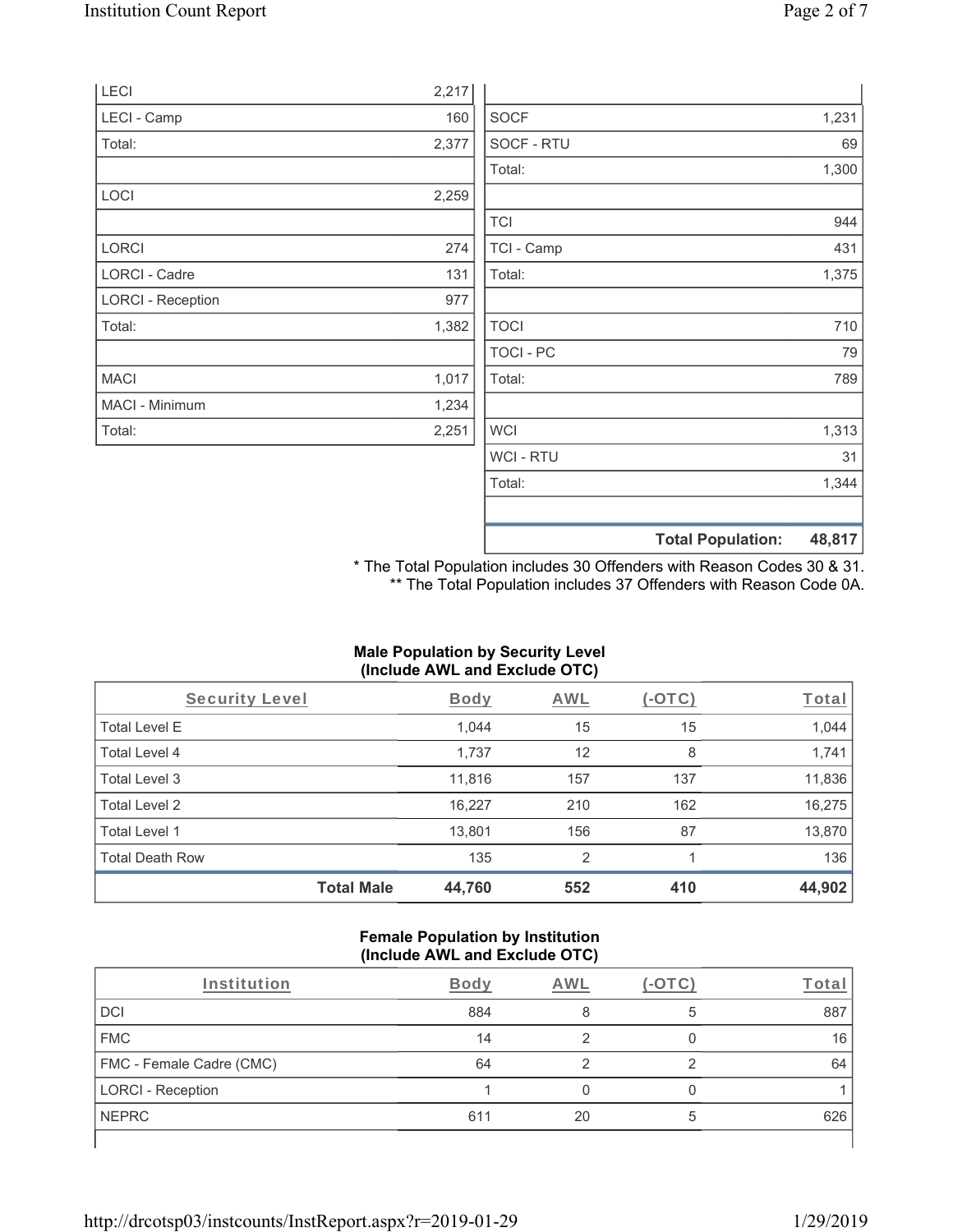| <b>ORW</b>      |                          | 2,151  | 35  | 27  | 2,159  |
|-----------------|--------------------------|--------|-----|-----|--------|
| ORW - Death Row |                          |        | 0   | 0   |        |
| ORW - PC        |                          | 18     | 0   |     | 18     |
| ORW - Reception |                          | 197    | 8   | 6   | 199    |
| ORW - RTU       |                          | 38     | 0   |     | 38     |
|                 | <b>Total Female</b>      | 3,979  | 75  | 45  | 4,009  |
|                 | <b>Total Population:</b> | 48,739 | 627 | 455 | 48,911 |

#### **Male Population by Institution: Security Level 5 and E (Include AWL and Exclude OTC)**

| Institution            |                      | Body             | <b>AWL</b>          | $($ -OTC $)$        | Total            |
|------------------------|----------------------|------------------|---------------------|---------------------|------------------|
| ACI                    |                      | $\overline{4}$   | $\mathsf{O}\xspace$ | $\mathsf{O}\xspace$ | $\overline{4}$   |
| CRC                    |                      | 5                | $\mathbf{1}$        | 1                   | $\mathbf 5$      |
| <b>CRC</b> - Reception |                      | $\sqrt{2}$       | $\mathsf{O}\xspace$ | $\mathsf{O}\xspace$ | $\sqrt{2}$       |
| CRC - RTU              |                      | $\overline{7}$   | $\mathsf 0$         | $\mathbf 0$         | $\overline{7}$   |
| GCI                    |                      | $\overline{2}$   | $\mathsf 0$         | $\mathbf 0$         | $\sqrt{2}$       |
| LAECI                  |                      | $\sqrt{3}$       | $\mathsf 0$         | $\mathsf{O}\xspace$ | $\mathsf 3$      |
| LECI                   |                      | 16               | $\mathsf 0$         | $\mathsf{O}\xspace$ | $16$             |
| LOCI                   |                      | $\mathbf 1$      | $\mathsf 0$         | $\mathsf{O}\xspace$ | $\mathbf{1}$     |
| LORCI                  |                      | 5                | $\sqrt{2}$          | $\overline{2}$      | 5                |
| <b>MACI</b>            |                      | 28               | $\mathsf 0$         | $\mathbf 0$         | 28               |
| <b>MANCI</b>           |                      | 11               | $\mathsf 0$         | $\mathsf{O}\xspace$ | 11               |
| MCI                    |                      | $\overline{2}$   | $\mathsf 0$         | $\mathsf{O}\xspace$ | $\sqrt{2}$       |
| <b>NEOCC</b>           |                      | 11               | $\mathsf 0$         | $\mathsf{O}\xspace$ | 11               |
| OSP                    |                      | 403              | $\sqrt{2}$          | $\overline{c}$      | 403              |
| RCI                    |                      | $\,8\,$          | $\mathsf{O}\xspace$ | $\mathbf 0$         | $\,8\,$          |
| <b>RICI</b>            |                      | 1                | $\mathsf 0$         | $\mathsf{O}\xspace$ | $\mathbf{1}$     |
| SOCF                   |                      | 439              | $\boldsymbol{9}$    | $\hbox{9}$          | 439              |
| <b>TCI</b>             |                      | $\overline{4}$   | $\mathsf 0$         | $\mathbf 0$         | $\overline{4}$   |
| <b>TOCI</b>            |                      | 81               | $\mathsf 0$         | $\mathbf 0$         | 81               |
| <b>WCI</b>             |                      | $\overline{2}$   | 1                   | $\mathbf{1}$        | $\sqrt{2}$       |
| WCI - RTU              |                      | $\boldsymbol{9}$ | $\mathsf{O}\xspace$ | $\mathsf{O}\xspace$ | $\boldsymbol{9}$ |
|                        | <b>Total Level 5</b> | 1,044            | 15                  | 15                  | 1,044            |

## **Male Population by Institution: Security Level 4 (Include AWL and Exclude OTC)**

| <i>Institution</i> | つへへい<br>⊷∽<br>______ | <b>AWL</b> | $\overline{\phantom{a}}$ | $-$<br>ota |
|--------------------|----------------------|------------|--------------------------|------------|
| ACI                |                      |            |                          |            |
|                    |                      |            |                          |            |

http://drcotsp03/instcounts/InstReport.aspx?r=2019-01-29 1/29/2019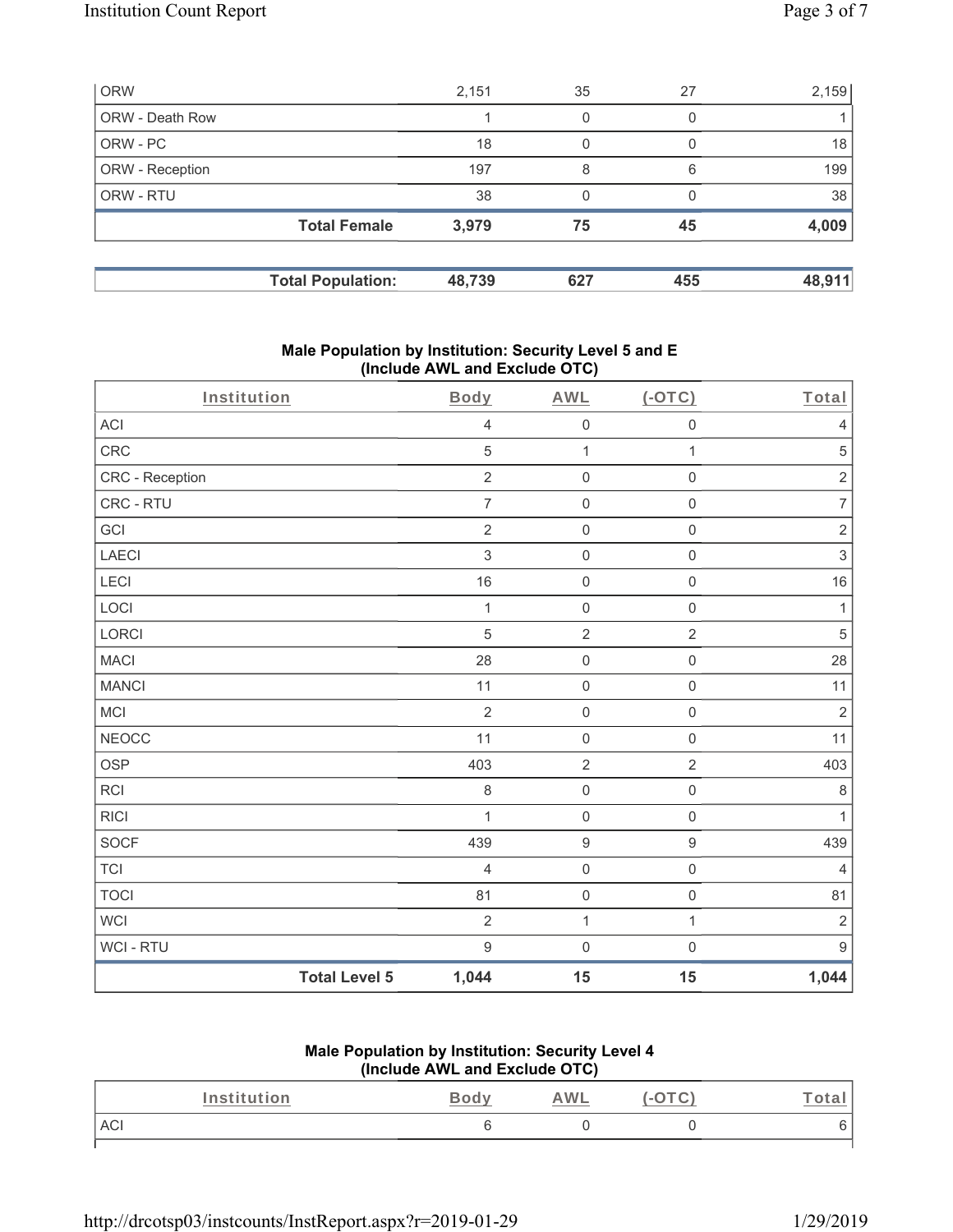| CRC                               | 19               | $\mathsf 0$         | $\mathsf{O}\xspace$ | $19$             |
|-----------------------------------|------------------|---------------------|---------------------|------------------|
| CRC - Reception                   | 14               | $\mathsf{O}\xspace$ | $\mathbf 0$         | 14               |
| CRC - RTU                         | $\boldsymbol{9}$ | $\mathsf 0$         | $\mathsf{O}\xspace$ | $\boldsymbol{9}$ |
| <b>FMC</b>                        | $\sqrt{3}$       | $\mathsf{O}\xspace$ | $\mathsf{O}\xspace$ | $\sqrt{3}$       |
| FMC - Intensive Care - Male (CMC) | $\mathbf{1}$     | $\mathsf{O}\xspace$ | $\mathbf 0$         | $\mathbf{1}$     |
| LECI                              | 14               | $\mathsf 0$         | $\mathbf 0$         | 14               |
| LOCI                              | $\mathbf 0$      | $\sqrt{5}$          | 5                   | $\mathbf 0$      |
| <b>LORCI</b>                      | 5                | $\overline{2}$      | $\overline{2}$      | $\sqrt{5}$       |
| <b>LORCI - Reception</b>          | 3                | $\mathsf{O}\xspace$ | $\mathbf 0$         | $\sqrt{3}$       |
| <b>MACI</b>                       | 37               | $\mathsf 0$         | $\mathbf 0$         | 37               |
| <b>MANCI</b>                      | 16               | $\mathsf{O}\xspace$ | $\mathsf{O}\xspace$ | 16               |
| <b>MCI</b>                        | $\mathbf{1}$     | $\mathsf 0$         | $\mathbf 0$         | $\mathbf{1}$     |
| <b>NEOCC</b>                      | 17               | $\mathsf{O}\xspace$ | $\mathbf 0$         | 17               |
| <b>OSP</b>                        | 46               | $\mathsf{O}\xspace$ | $\mathsf{O}\xspace$ | 46               |
| <b>RCI</b>                        | $\overline{2}$   | $\mathsf{O}\xspace$ | $\mathbf 0$         | $\overline{2}$   |
| <b>SOCF</b>                       | 785              | $\overline{4}$      | 1                   | 788              |
| SOCF - RTU                        | 69               | $\mathsf{O}\xspace$ | $\mathbf 0$         | 69               |
| <b>TCI</b>                        | 11               | $\mathsf 0$         | $\mathbf 0$         | 11               |
| <b>TOCI</b>                       | 619              | $\mathbf{1}$        | $\mathsf{O}\xspace$ | 620              |
| <b>TOCI - PC</b>                  | 20               | $\mathsf{O}\xspace$ | $\mathbf 0$         | 20               |
| <b>WCI</b>                        | 34               | $\mathsf{O}\xspace$ | $\mathbf 0$         | 34               |
| WCI - RTU                         | $\,6\,$          | 0                   | $\mathsf{O}\xspace$ | $6\phantom{1}6$  |
| <b>Total Level 4</b>              | 1,737            | 12                  | 8                   | 1,741            |

#### **Male Population by Institution: Security Level 3 (Include AWL and Exclude OTC)**

| Institution                       | <b>Body</b> | <b>AWL</b>   | $(-OTC)$    | Total          |
|-----------------------------------|-------------|--------------|-------------|----------------|
| <b>ACI</b>                        | 18          | 0            | 0           | 18             |
| ACI-PC                            | 3           | $\mathbf 0$  | $\Omega$    | 3              |
| <b>BECI</b>                       | 2           | 0            | 0           | 2              |
| CRC                               | 238         | 10           | 8           | 240            |
| CRC - Cadre                       | 114         | $\mathbf 0$  | $\Omega$    | 114            |
| CRC - Reception                   | 626         | 13           | 13          | 626            |
| CRC - RTU                         | 35          | 0            | 0           | 35             |
| <b>FMC</b>                        | 19          | 1            | $\Omega$    | 20             |
| FMC - Intensive Care - Male (CMC) | 4           | $\mathbf{0}$ | $\Omega$    | $\overline{4}$ |
| LECI                              | 2,184       | 23           | 20          | 2,187          |
| LOCI                              | 1           | $\mathbf{0}$ | $\Omega$    |                |
| <b>LORCI</b>                      | 92          | 31           | 26          | 97             |
| <b>LORCI - Cadre</b>              | 12          | 0            | $\mathbf 0$ | 12             |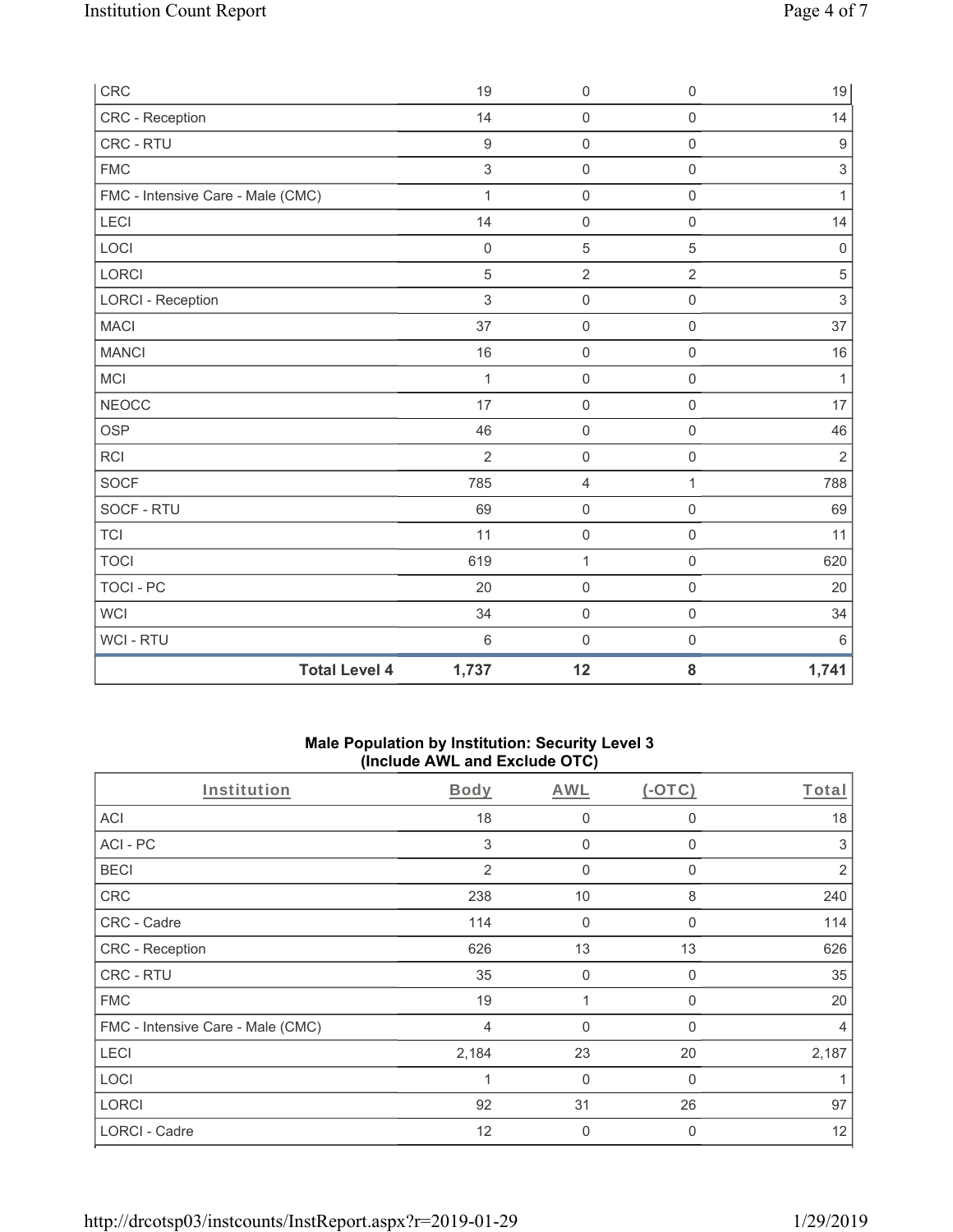| <b>LORCI - Reception</b> |                      | 643              | 1                         |                  | 643              |
|--------------------------|----------------------|------------------|---------------------------|------------------|------------------|
| <b>MACI</b>              |                      | 852              | $\ensuremath{\mathsf{3}}$ | 2                | 853              |
| <b>MANCI</b>             |                      | 2,180            | 23                        | 18               | 2,185            |
| <b>NCCI</b>              |                      | 4                | 1                         | 1                | $\overline{4}$   |
| <b>NEOCC</b>             |                      | 866              | 14                        | 11               | 869              |
| <b>OSP</b>               |                      | 4                | $\mathbf 0$               | $\boldsymbol{0}$ | 4                |
| PCI                      |                      | 34               | $\boldsymbol{0}$          | $\mathbf 0$      | 34               |
| RCI                      |                      | 1,634            | 16                        | 16               | 1,634            |
| <b>RICI</b>              |                      | $\overline{2}$   | $\mathbf 0$               | $\mathbf 0$      | $\overline{2}$   |
| <b>SOCF</b>              |                      | $\,6\,$          | 0                         | $\mathbf 0$      | $\,6\,$          |
| <b>TCI</b>               |                      | 888              | 8                         | 8                | 888              |
| TCI - Camp               |                      | 1                | $\boldsymbol{0}$          | 0                |                  |
| <b>TOCI</b>              |                      | $\boldsymbol{9}$ | 1                         |                  | $\boldsymbol{9}$ |
| TOCI - PC                |                      | 59               | $\mathbf 0$               | 0                | 59               |
| <b>WCI</b>               |                      | 1,272            | 12                        | 12               | 1,272            |
| WCI - RTU                |                      | 14               | $\mathbf 0$               | $\Omega$         | 14               |
|                          | <b>Total Level 3</b> | 11,816           | 157                       | 137              | 11,836           |

# **Male Population by Institution: Security Level 2 (Include AWL and Exclude OTC)**

| Institution                       | <b>Body</b> | <b>AWL</b>          | (OTC)               | Total |
|-----------------------------------|-------------|---------------------|---------------------|-------|
| <b>ACI</b>                        | 733         | 1                   | 1                   | 733   |
| ACI-PC                            | 22          | $\mathbf 0$         | 0                   | 22    |
| <b>ACI - RTU</b>                  | 76          | $\mathsf{O}\xspace$ | 0                   | 76    |
| <b>BECI</b>                       | 1,479       | 11                  | $\boldsymbol{9}$    | 1,481 |
| CCI                               | 2,006       | 20                  | 17                  | 2,009 |
| CRC                               | 112         | $\overline{2}$      | $\overline{2}$      | 112   |
| CRC - Cadre                       | 109         | $\mathsf{O}\xspace$ | $\mathsf{O}\xspace$ | 109   |
| CRC - Reception                   | 289         | 13                  | 13                  | 289   |
| CRC - RTU                         | 1           | $\mathbf 0$         | $\mathbf 0$         | 1     |
| <b>FMC</b>                        | 17          | $\sqrt{2}$          | $\mathsf 0$         | 19    |
| FMC - Intensive Care - Male (CMC) | 13          | $\mathbf 0$         | 0                   | 13    |
| GCI                               | 371         | $\,6\,$             | 4                   | 373   |
| <b>GCI-RTU</b>                    | 38          | 0                   | $\mathsf 0$         | 38    |
| <b>LAECI</b>                      | 1,150       | 22                  | 18                  | 1,154 |
| LECI                              | 1           | $\mathbf 0$         | $\mathsf{O}\xspace$ | 1     |
| LOCI                              | 1,218       | $6\phantom{1}$      | 5                   | 1,219 |
| LORCI                             | 150         | 31                  | 27                  | 154   |
| LORCI - Cadre                     | 116         | $\mathbf 1$         | 0                   | 117   |
| <b>LORCI - Reception</b>          | 260         | 1                   | 1                   | 260   |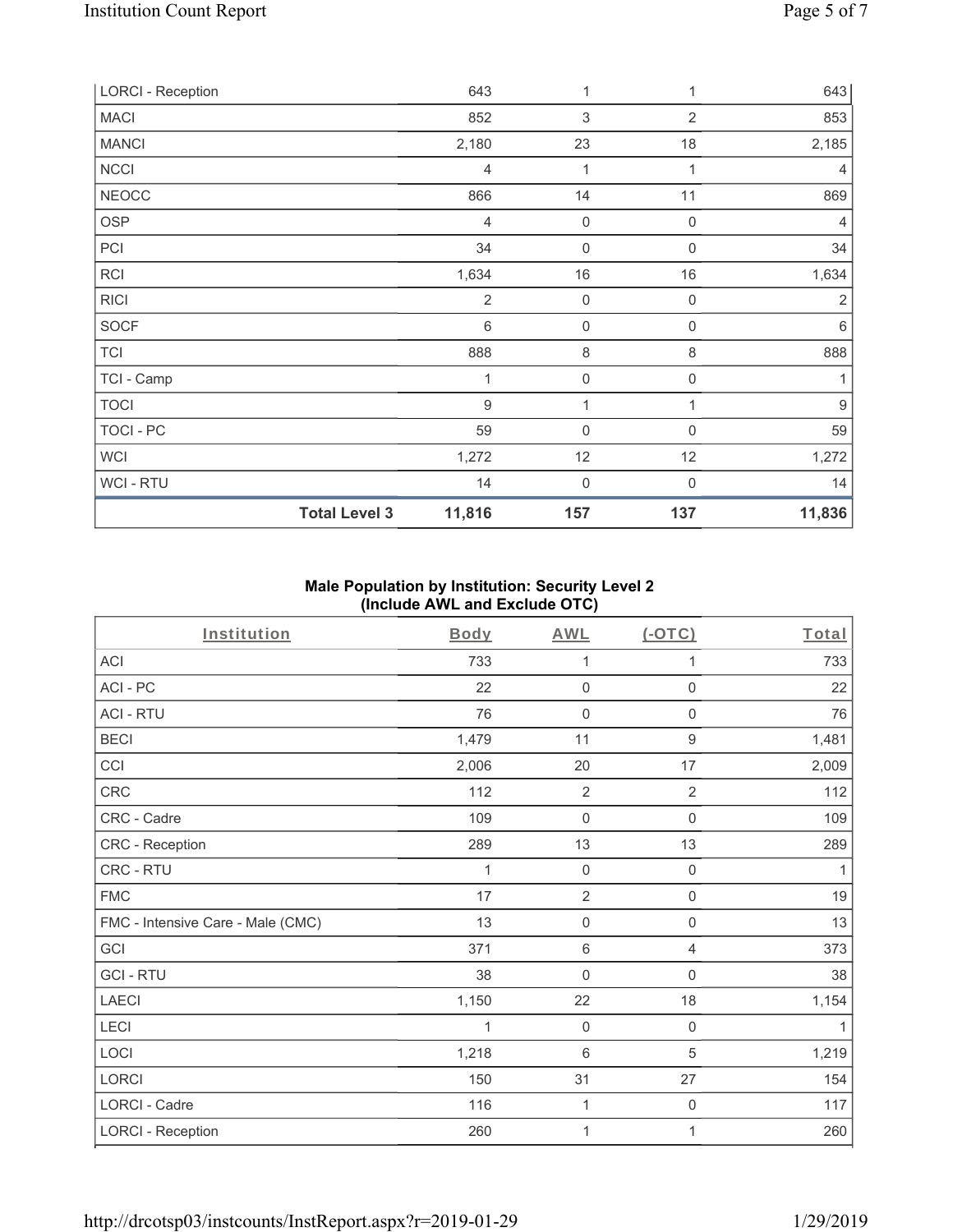| MACI         |                      | 100            | $\boldsymbol{0}$    | $\boldsymbol{0}$    | 100         |
|--------------|----------------------|----------------|---------------------|---------------------|-------------|
| <b>MANCI</b> |                      | 1              | 1                   |                     |             |
| MCI          |                      | 1,635          | 14                  | 7                   | 1,642       |
| MCI - Camp   |                      | 1              | $\boldsymbol{0}$    | 0                   | 1           |
| <b>NCCI</b>  |                      | 1,181          | $\boldsymbol{9}$    | 7                   | 1,183       |
| NCI          |                      | 1,618          | $16$                | 12                  | 1,622       |
| <b>NEOCC</b> |                      | 6              | $\mathsf{O}\xspace$ | $\mathbf 0$         | 6           |
| <b>OSP</b>   |                      | 3              | $\mathsf{O}\xspace$ | $\mathbf 0$         | 3           |
| PCI          |                      | 933            | 12                  | 11                  | 934         |
| <b>RCI</b>   |                      | 120            | 0                   | $\mathbf 0$         | 120         |
| R C          |                      | 1,425          | 35                  | 23                  | 1,437       |
| SCI          |                      | 1,034          | 7                   | 4                   | 1,037       |
| <b>SOCF</b>  |                      | 1              | $\mathsf{O}\xspace$ | $\mathbf 0$         | 1           |
| <b>TCI</b>   |                      | 3              | $\mathsf{O}\xspace$ | $\mathsf{O}\xspace$ | $\,$ 3 $\,$ |
| TCI - Camp   |                      | 1              | $\boldsymbol{0}$    | 0                   | 1           |
| <b>WCI</b>   |                      | $\overline{4}$ | $\boldsymbol{0}$    | $\Omega$            | 4           |
|              | <b>Total Level 2</b> | 16,227         | 210                 | 162                 | 16,275      |

## **Male Population by Institution: Security Level 1 (Include AWL and Exclude OTC)**

| Institution                       | <b>Body</b>    | <b>AWL</b>                | $($ -OTC $)$        | Total          |
|-----------------------------------|----------------|---------------------------|---------------------|----------------|
| <b>ACI</b>                        | 566            | $\sqrt{3}$                | 0                   | 569            |
| ACI-PC                            | 8              | $\mathbf 0$               | 0                   | 8              |
| <b>ACI - RTU</b>                  | 27             | $\mathsf{O}\xspace$       | $\mathsf{O}\xspace$ | 27             |
| <b>BECI</b>                       | 720            | 11                        | 8                   | 723            |
| <b>BECI - Camp</b>                | 465            | 1                         | 1                   | 465            |
| CCI                               | 547            | $\overline{4}$            | 1                   | 550            |
| CRC                               | 43             | $\sqrt{3}$                | $\,$ 3 $\,$         | 43             |
| CRC - Cadre                       | $\overline{2}$ | $\mathbf 0$               | 0                   | $\overline{2}$ |
| CRC - Reception                   | 91             | $\overline{4}$            | $\overline{4}$      | 91             |
| <b>FMC</b>                        | 393            | $\ensuremath{\mathsf{3}}$ | $\mathsf{O}\xspace$ | 396            |
| FMC - Intensive Care - Male (CMC) | 28             | 1                         | 0                   | 29             |
| GCI                               | 672            | 20                        | 6                   | 686            |
| GCI - Camp                        | 405            | $\overline{2}$            | 0                   | 407            |
| <b>GCI-RTU</b>                    | 8              | $\mathbf 0$               | 0                   | 8              |
| <b>LAECI</b>                      | 614            | $\,8\,$                   | $6\,$               | 616            |
| LECI                              | 1              | $\mathsf{O}\xspace$       | $\mathbf 0$         | 1              |
| LECI - Camp                       | 160            | $\mathsf{O}\xspace$       | $\mathsf 0$         | 160            |
| LOCI                              | 1,039          | $\,8\,$                   | $\overline{4}$      | 1,043          |
| LORCI                             | 22             | $\,8\,$                   | 7                   | 23             |